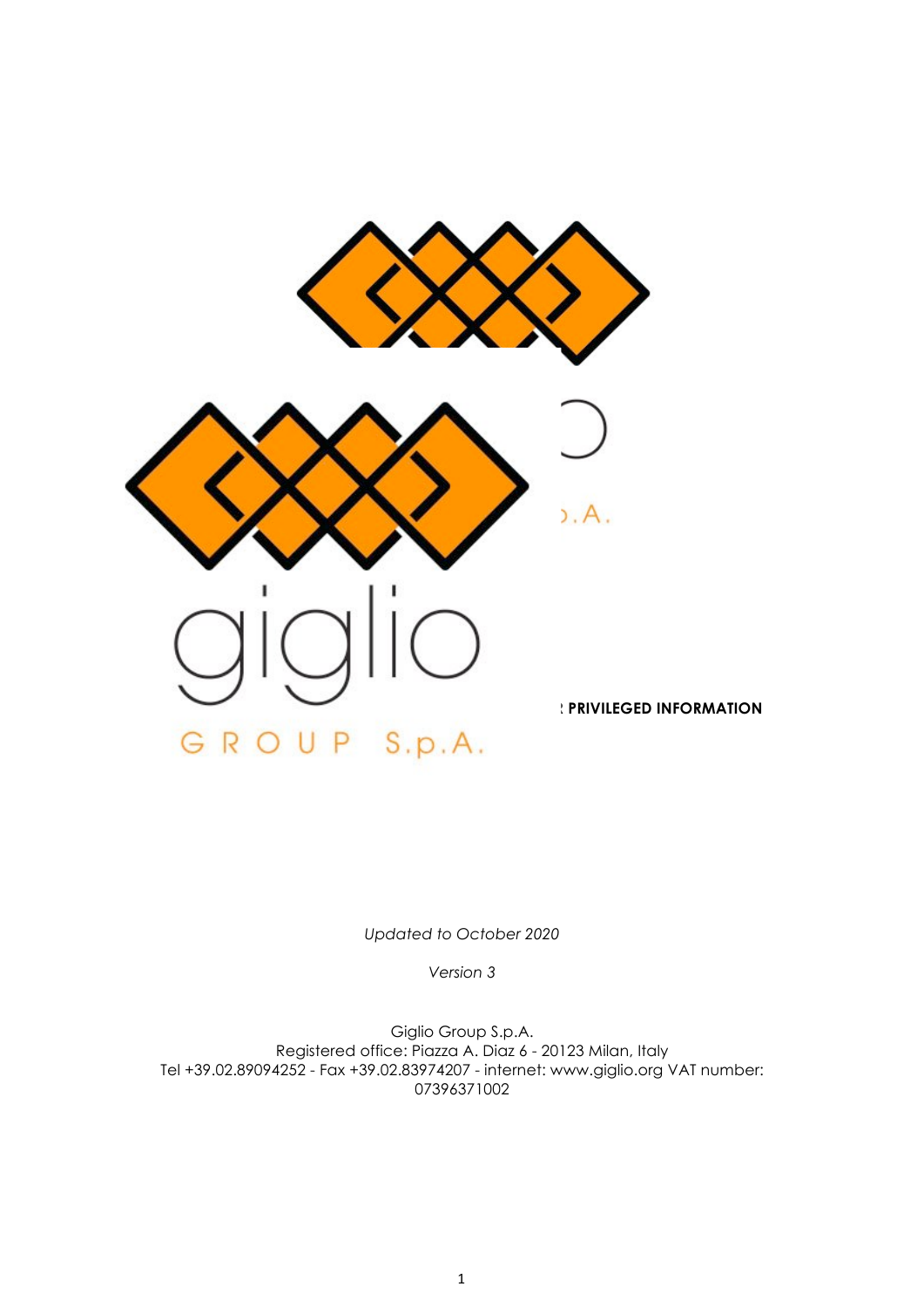# **INDEX**

| 2.  |                                                                                                               |  |
|-----|---------------------------------------------------------------------------------------------------------------|--|
| 3.  |                                                                                                               |  |
| 4.  |                                                                                                               |  |
| 5.  |                                                                                                               |  |
| 6.  |                                                                                                               |  |
| 7.  |                                                                                                               |  |
| 8.  | <b>IDENTIFICATION OF PRIVILEGED INFORMATION, ACTIVATION OF INSIDER REGISTER AND SEGREGATION OF PRIVILEGED</b> |  |
|     |                                                                                                               |  |
| 9.  |                                                                                                               |  |
| 10. |                                                                                                               |  |
| 11. |                                                                                                               |  |
| 12. |                                                                                                               |  |
| 13. | NOTIFICATION TO CONSOB IN CASE OF DELAY IN THE PUBLICATION OF THE PRIVILEGED INFORMATION 14                   |  |
| 14. | INSIDER REGISTER OF PRIVILEGED INFORMATIONS AND OF PEOPLE WHO CAN ACCESS SAID INFORMATION 14                  |  |
|     |                                                                                                               |  |
| 16. |                                                                                                               |  |
| 17  |                                                                                                               |  |
| 18. |                                                                                                               |  |
|     |                                                                                                               |  |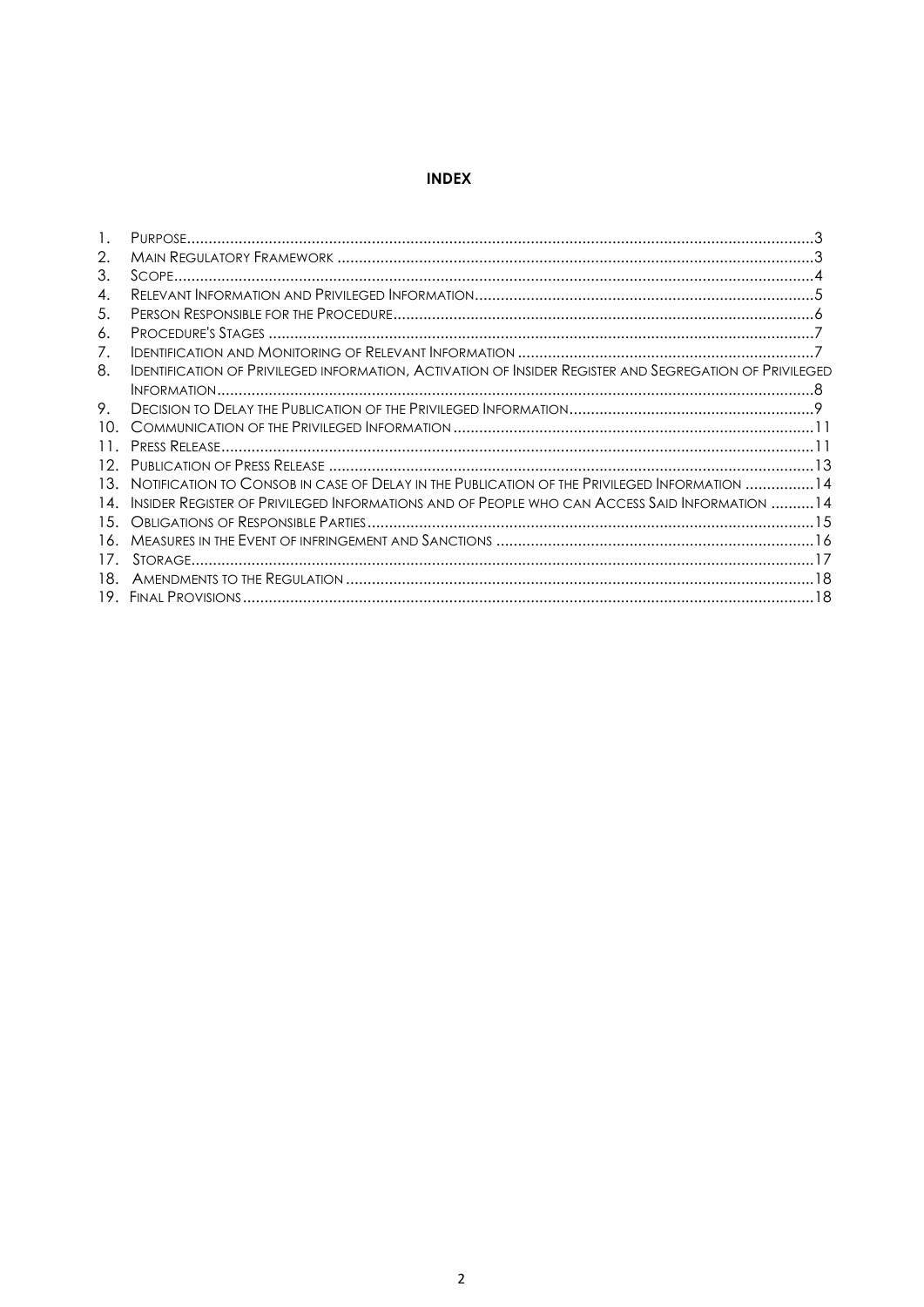#### **1. PURPOSE**

- **1.1** This procedure (hereinafter referred to as the "**Procedure**") governs pursuant prevailing laws and regulations - the monitoring, the internal circulation and the external communication of information and documents related to Giglio Group S.p.A. (hereinafter referred to as the "**Company**") and its subsidiaries.
- **1.2** Moreover, the Procedure contains the general provisions regarding the institution, the structure and the management of the Register of Privileged Information and the people who can access said information (hereinafter referred to as "**Insider Register**"), as defined below, referring to Annex 1 (Regulation of the Insider Register) for detailed information about its correct management.
- **1.3** The Procedure is adopted in order to:
	- ensure the compliance with prevailing applicable laws and regulations;
	- protect investors, preventing speculative operations arising from the exploitation of information asymmetries, or the distortion of market variables, via the dissemination of untruthful or misleading information;
	- − protect the Company from any liability that can fall onto the Company itself for criminal offences committed by persons connected with it.

#### **2. MAIN REGULATORY FRAMEWORK**

- **2.1** The Procedure is adopted in compliance with the requirements relating to the European and national laws in force at the time, with particular reference to:
	- (i) Directive 2014/57/EU of the European Parliament and of the Council of 16 April 2014 concerning criminal sanctions in case of market abuse (hereinafter referred to as the "**Market Abuse Directive**" or "**MAD**");
	- (ii) Regulation (EU) no. 596/2014 of the European Parliament and of the Council of 16 April 2014 concerning market abuses, which repeals directive 2003/6/EC and directives 2003/124/EC, 2003/125/EC and 2004/72/EC (hereinafter referred to as the "**Market Abuse Regulation**" or "**MAR**"); as well as to the Commission Delegated Regulation no. 2016/522 of 17 December 2015.
	- (iii) Commission Implementing Regulation (EU) no. 2016/347 of 10 March 2016 laying down the implementing technical standards with regards to the precise format of the lists of people that can access privileged information and their related update in accordance with the MAR (hereinafter referred to as the "**Regulation 347/2016**");
	- (iv) Commission Implementing Regulation no. 347/2016 of 10 March 2016 laying down the implementing technical standards with regards to the precise format of the list of people that can access privileged information;
	- (v) Implementing Regulation no. 959/2016 of 17 May 2016 laying down the implementing technical standards of market surveys, with regards to the notification systems and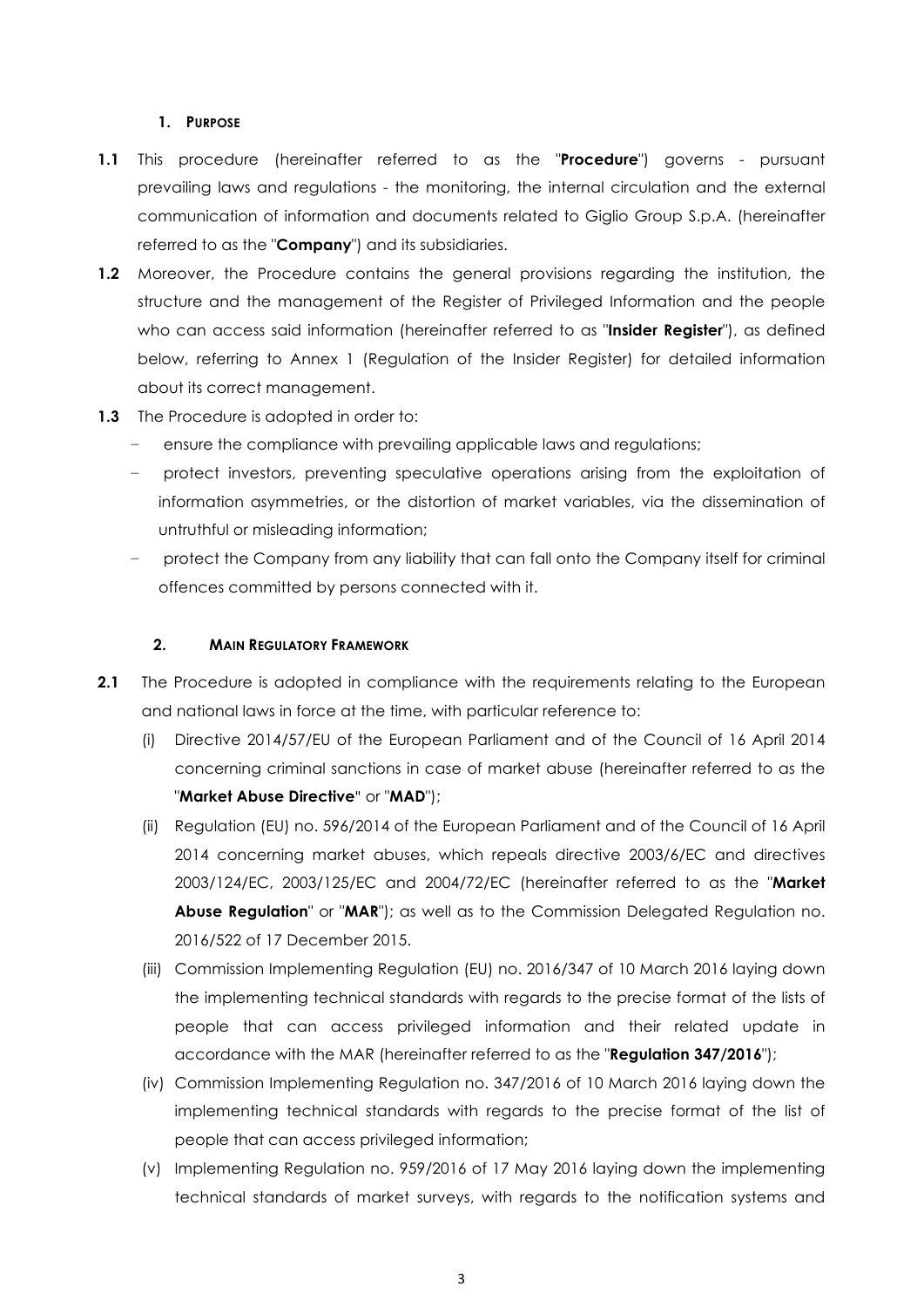templates used by the market operators who disclose the information, as well as to the record format pursuant Regulation (EU) no. 596/2014.

- (vi) Commission Implementing Regulation (EU) no. 2016/1055 of 29 June 2016 laying down the implementing technical standards with regards to the adequate communication and delay of communication of privileged information to the public in accordance with Regulation (EU) no. 596/2014.
- (vii) Commission Implementing Regulation (EU) no. 2016/1055 of 29 June 2016 laying down the implementing technical standards with regards to the adequate communication and delay of communication of privileged information to the public in accordance with the MAR (hereinafter referred to as the "**Regulation 1055/2016**" or "**ITS 1055**"); and (v) and other implementing regulations set by the competent authority each time;
- (viii) Directive 2015/2392 EU of the Commission of 17 December 2015 concerning the reporting to the competent authorities of actual or potential breaches of Regulation no. 596/2014
- (ix) Directive 201/57/EU of the European Parliament and of the Council of 16 April 2014 concerning criminal sanctions in case of market abuse
- (x) pursuant to Italian Legislative Decree no. 58 of 24 February 1998 (hereinafter referred to as the "**Unified Financial Act**" or "**TUF**");
- (xi) the implementing legislation contained in the regulation on issuers adopted by Consob regulation no. 11971 of 14 May 1999 and subsequent provisions and integrations (hereinafter referred to as the "**Issuers Regulation**");
- (xii) Consob Guidelines for Managing Privileged Information no. 1/2017 of October 2017 (hereinafter referred to as the "**Guidelines**");
- (xiii) ESMA (European Security and Markets Authority) Guidelines.
- (xiv) Italian Legislative Decree no. 231 of 8 June 2001, "Standards Governing the Administrative Liability of Legal Entities, Companies, and Associations, including those without Legal Personality, pursuant to Art. 11 of Law no. 300 of 29 September 2000".
- **2.2** The Procedure and its application can be subject to variation, even though not formalised, if such a measure is necessary pursuant to the existing applicable legislation.
- **2.3** The Procedure that can be applied territorially to Subsidiaries with headquarters in a foreign Country adheres to the applicable existing legislation in the country of residence.

#### **3. SCOPE AND ADDRESSEES**

- **3.1** The Procedure applies to the Company and all the companies directly or indirectly controlled by it, where "control" shall be construed as defined in art. 93 of Italian Legislative Decree no. 58 of 24 February 1998 (hereinafter referred to as the "**Subsidiaries**").
- **3.2** Foreign subsidiaries shall apply the Procedure pursuant to applicable legislations.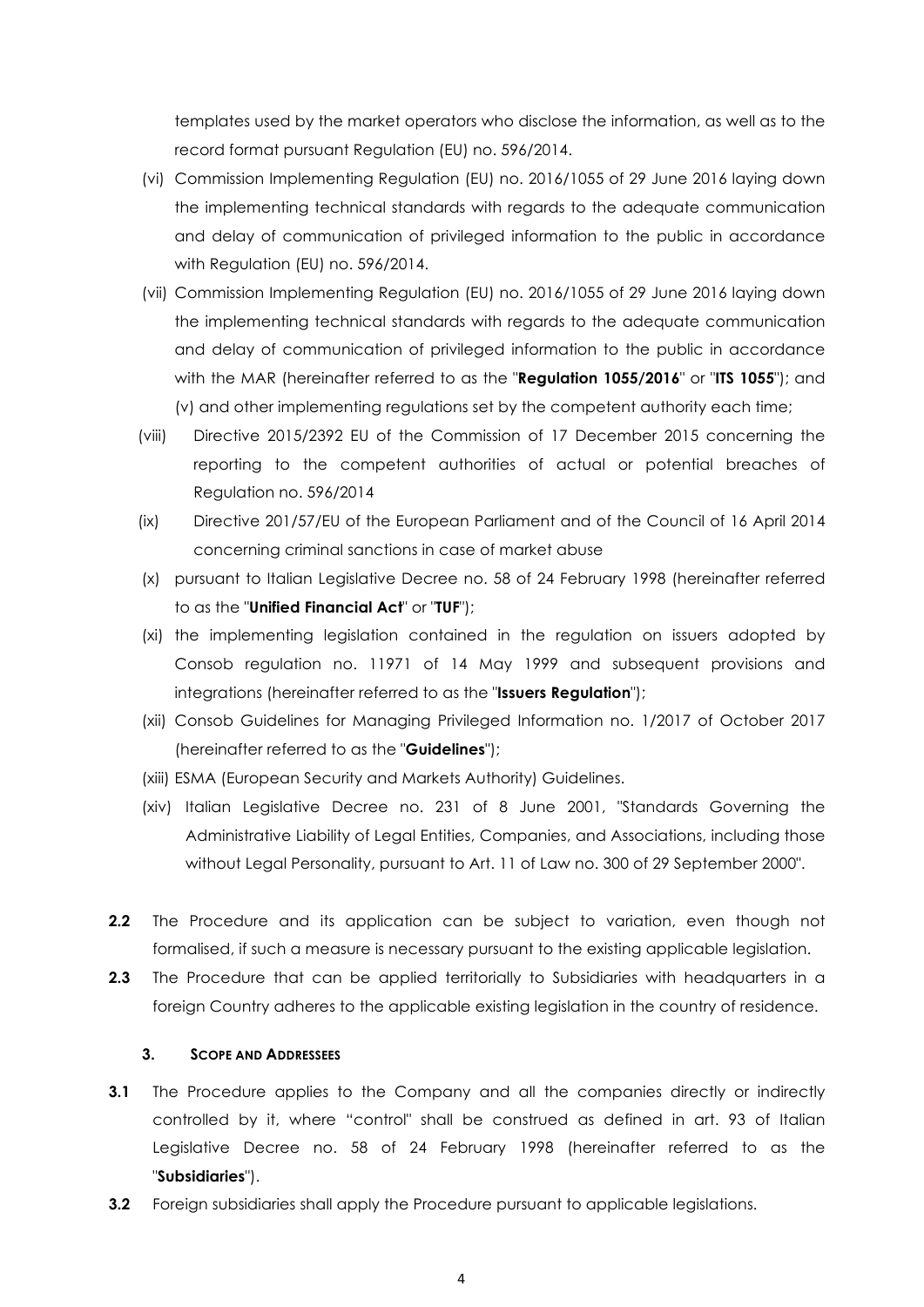**3.3** "Responsible Parties" are required to comply with the Procedure, namely including: all members of Corporate governance bodies, employees, the Company's and Subsidiaries' collaborators and advisers with access to Relevant and Privileged Information for any reason, as well as all those who, by reason of the work, professional activity or functions performed on behalf of the Company or of its Subsidiaries, have access to Relevant and Privileged Information.

## **4. RELEVANT INFORMATION AND PRIVILEGED INFORMATION**

**4.1** According to the Law and for the purposes of this Procedure, "**Privileged Information**" refers to accurate information that has not been published yet, concerning directly or indirectly the Company or its Subsidiaries or one or more financial instruments and that, if made public, could have a significant effect on the prices of said financial instruments or on the prices of related derivative financial instruments.

For the purposes of qualifying an information as Privileged Information, the following criteria apply:

- **-** The information must not be made public;
- **-** The information must concern the Company, either directly or indirectly;
- **-** The information must be accurate and as such:
	- ! It must refer to a series of existing or reasonably achievable circumstances or to an event that has already occurred or that shall reasonably occur;
	- ! It must be accurate enough to enable a conclusion to be drawn as to the possible effect of the same information on the prices of the Company's financial instruments.
- **-** Finally, the information must be material and hence imply a significant effect on financial instruments or derivative financial instruments if made public, intending thereby any information that a reasonable investor could use as one of the elements on which to base his/her investment decisions.
- **4.2** Furthermore, privileged information can concern a lengthy process proceeding with multiple steps, and each intermediate step can, in turn, be constituted by an event or a series of circumstances that occurred or shall occur. The information constituting an intermediate step in a lengthy process can refer to, by way of example:
	- The state of current contractual negotiations;
	- The contractual conditions agreed upon temporarily:
	- The chance to place financial instruments;
	- The conditions at which said instruments are sold;
	- The temporary conditions for placing said Instruments;
	- The chance to include a financial instrument into an index;
	- The exclusion of a financial instrument from an index.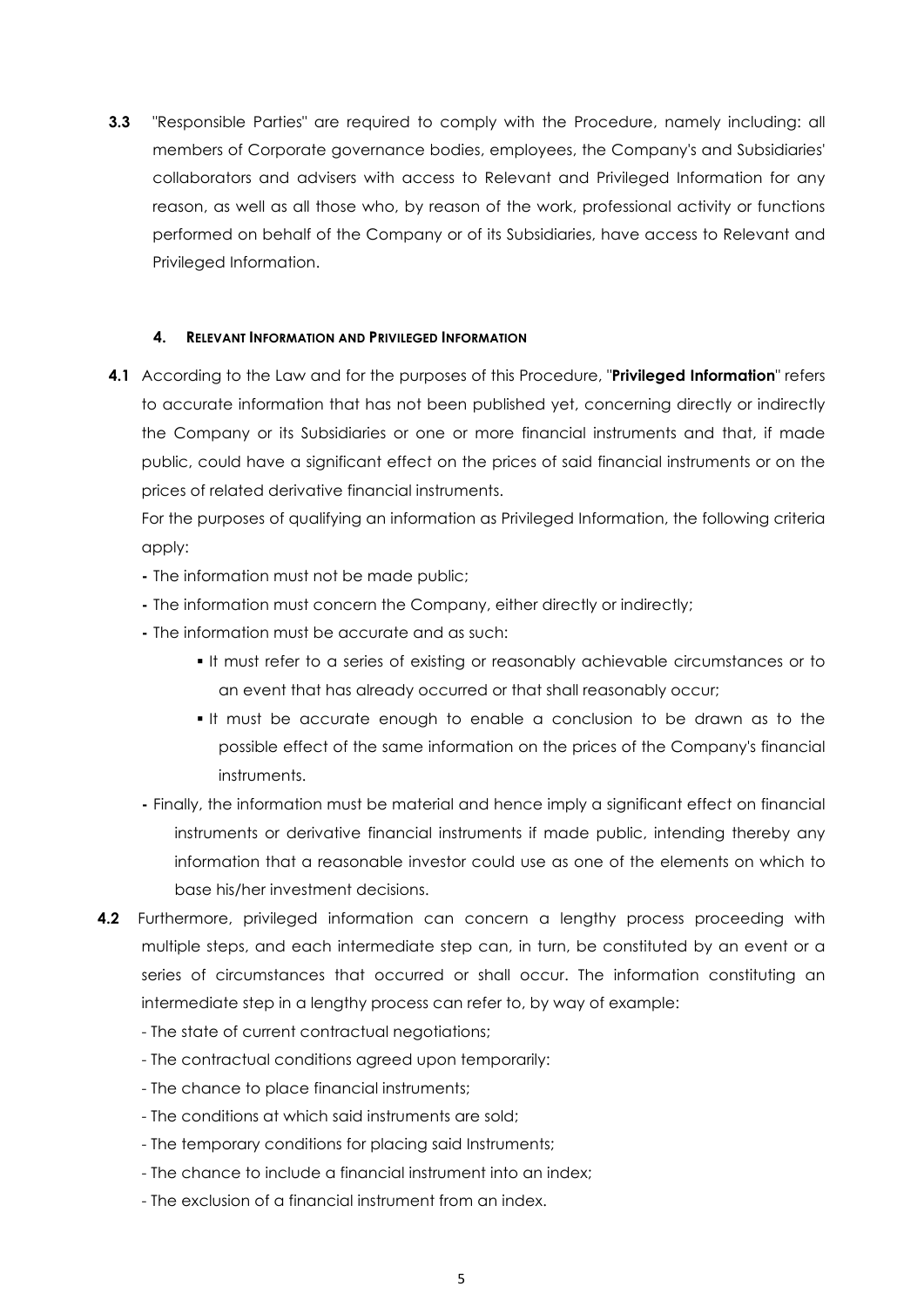- **4.3** To the purposes of this Procedure, "**Relevant Information**" refers to any information that, according to a reasonable assessment and based on a ex-ante preliminary and assumed evaluation carried out rationally, can, later on, become a Privileged Information.
- *4.4* The Company shall track the path of Relevant Information, making their circulation ex-post transparent and reconstructible.

### **5. PERSON RESPONSIBLE FOR THE PROCEDURE**

- **5.1** The organizational function responsible for managing and implementing he Procedure and thus managing Relevant and Privileged Information regarding the Company and its Subsidiaries, as well as the Management, is referred to hereinafter as the "**Person Responsible for the Procedure**".
- **5.2** The Person Responsible for the Procedure has all the necessary authorities and resources for the full, prompt and effective fulfilment of the tasks related to his/her obligations as provided for by European and national applicable legislation.
- **5.3** The Responsible can issue, if necessary, specific internal provisions to implement this Procedure.
- **5.4** In the performance of his/her role, the Responsible, in order to implement the Procedure, shall perform the following tasks, though not exhaustively:
	- a) To develop and assess periodically the definition of the Procedure;
	- b) To give instructions for its correct implementation;
	- c) To complete mapping of all types of relevant information;
	- d) To define the criteria for the identification of specific relevant information;
	- e) To find specific relevant information;
	- f) To give instructions for the correct management of the list of people who have access to some specific relevant information;
	- g) To monitor the circulation of said information.
	- h) To identify the moment in which a specific relevant information becomes Privileged;
	- i) To give instructions on how to correctly managed the Insider List;
	- j) To decide on the timing of the publication of Privileged Information.
	- k) To monitor the existence of the conditions allowing to delay a publication of the Privileged Information;
	- l) To monitor the circulation of privileged information.
	- m) To offer employees with a technical assistance aimed at easily identify Privileged Information.
- **5.5** The Person Responsible for the Procedure, in carrying out his/her duties, has the possibility to be assisted by other relevant company functions, as well as, in case of absence or unavailability, to delegate an appropriate party to take his/her place to implement the Procedure.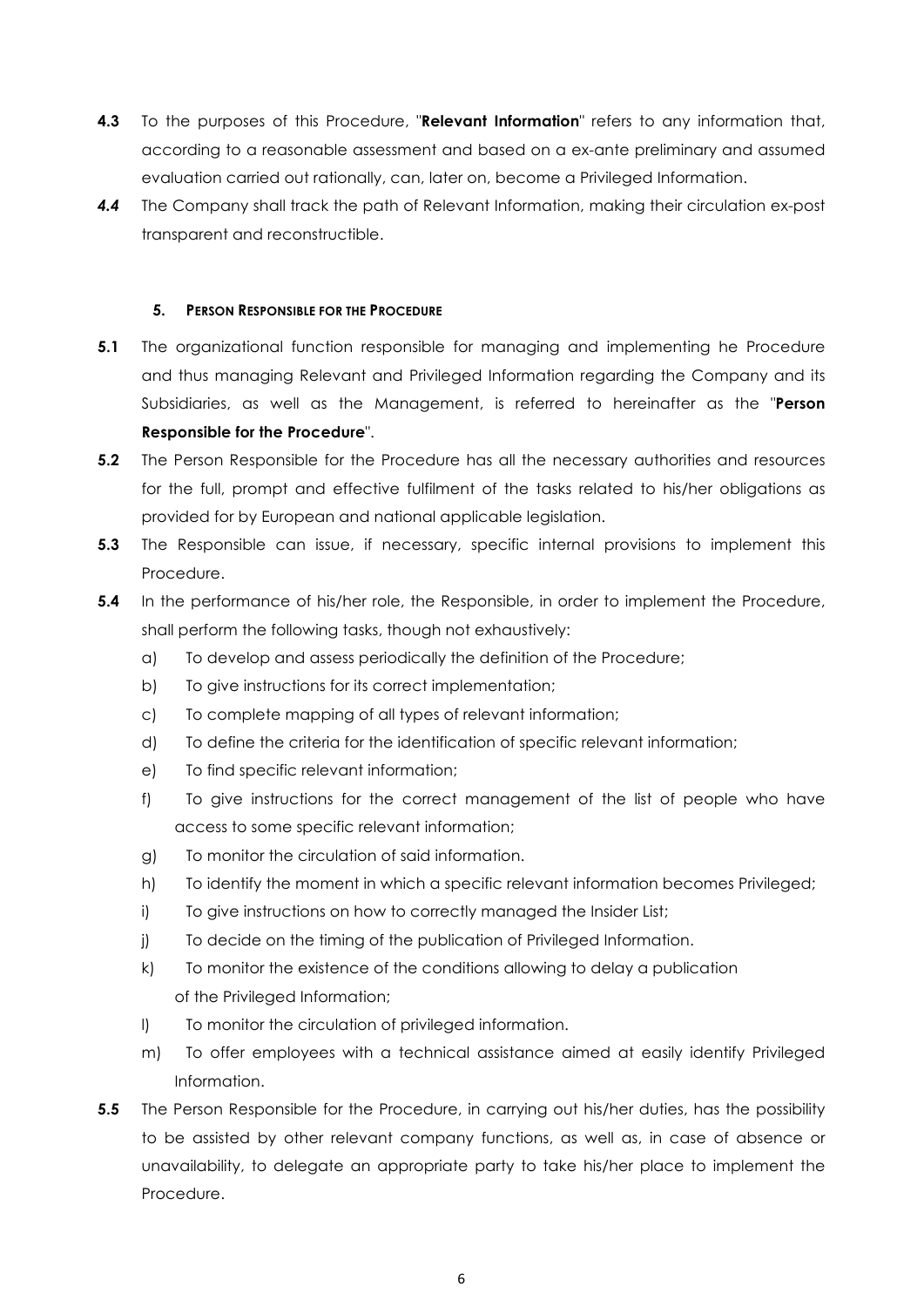- **5.6** Relevant and Privileged Information related to each Subsidiary are the responsibility of their respective Managing Directors or General Managers, who have an obligation to take them over with the support of the Responsible of the Procedure. The Managing Directors and General Managers shall be able to access to the dissemination of Privileged Information only in coordination with the Responsible of the Procedure and in accordance with the provisions set forth in the Procedure.
- **5.7** The person responsible for the Procedure shall be identified by the Board of Directors in the office of the CEO and, should said person be absent or unavailable, the Chairman of the Board of Directors shall take up the office of the person responsible for the Procedure as long as the absence or unavailability persist.

## **6. PROCEDURE'S STAGES**

- **6.1** The Procedure's activities, as described below, are developed by and under the supervision of the Responsible of the Procedure, according to the following procedure:
	- 1. Identification of every single Relevant Information which in the future could become Privileged Information. Contextual monitoring of the circulation of Relevant Information;
	- 2. Evaluation of an information as Privileged: formalization of the moment in which the decision is taken and the Insider Register is contextually activated, as well as segregation of the information;
	- 3. Eventual decision to delay the publication of the Privileged Information with contextual monitoring of the same until its publication;
	- 4. Publication of the Privileged Information via press release to be archived on the SDIR system, published on the Website of the Company and disseminated on the most suitable media
	- 5. Eventual notification to Consob in case of Delay in the Publication of the Privileged Information.

#### **7. IDENTIFICATION AND MONITORING OF RELEVANT INFORMATION**

- **7.1** The Responsible of the Procedure, the Managing Director, the Investor Relator, the Legal and Corporate Affairs Office and any other Company and Subsidiaries' function shall pay particular attention to the identification of Relevant Information.
- **7.2** Once identified, Relevant Information shall be monitored paying attention to their evolution stage and to the moment in which they may become Privileged Information, reporting them if appropriate to the direct assessment of the Responsible of the Procedure.
- **7.3** In any case, any individual within the Company or its Subsidiaries who believes to hold information that might become Privileged shall promptly inform the Managing Directors or the General Managers.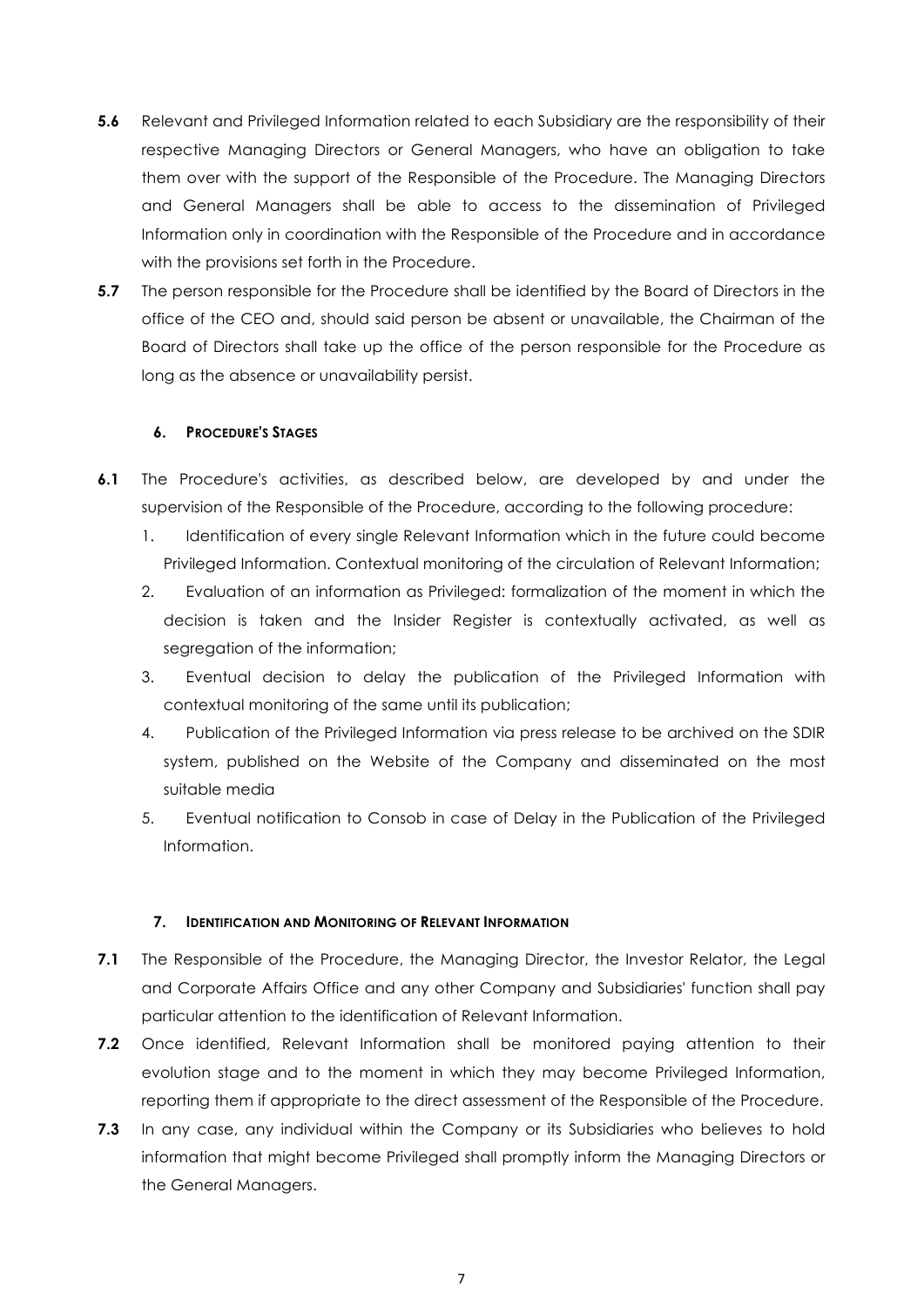**7.4** Relevant Information must be treated confidentially by all people having access to them. Access to these information is allowed only if necessary to guarantee the normal performance of the involved individuals' duties and functions.

# **8. IDENTIFICATION OF PRIVILEGED INFORMATION, ACTIVATION OF INSIDER REGISTER AND SEGREGATION OF PRIVILEGED INFORMATION**

- **8.1** The assessment and classification of Privileged Information fall under the competence of the Responsible of the Procedure who, for this purpose, may be assisted by the Investor Relator, the Legal and Corporate Affairs Office and by any other competent company structure each time, as well as by the management of the other Subsidiaries.
- **8.2** In order to make the decision-making process as short as possible, the Responsible, together with the company functions involved in the Privileged Information: (i) Gathers all documents, information and data related to it; (ii) controls the individuals that had access to the information, the data and the documents.
- **8.3** When the Responsible of the Procedure classifies an Information as Privileged, he/she must formalise it and record it in the Insider Register, specifying:
	- Date and time in which the information became Privileged;
	- Date and time in which the Company has reached the decision;
	- Identity of the individuals who took the decision and participated in its formation.

Furthermore, the Responsible shall open the section corresponding to the Privileged Information on the Insider Register pointing out the individuals who had or still have access to the information that has become privileged, in accordance with the procedures provided for in the Regulation of the Insider Register.

- **8.4** In the event of absence or unavailability of the Responsible of the Procedure, the Legal and Corporate Affairs Office shall provide for the activities pointed out in Art. 8.1, 8.2 and 8.3; for this purpose, the parties and the corporate functions possessing Relevant Information shall communicate said information to the Office, so as to allow for the assessment of the Information as Privileged and for the completion of the procedures set froth in this article.
- **8.5** Simultaneously, the Company shall adopt measures suited to keep the secrecy and confidentiality of the Relevant Information, or to avoid individuals without clearance to access to them during the performance of their duties and functions. Furthermore, the Responsible of the Procedure shall inform all individuals who became aware of the information that said information is indeed Privileged.
- 

**8.6** The same provisions shall be applied, mutatis mutandis:

• To already perfected Privileged Information for which, however, a delay in the external communication has been requested, until said communication takes place;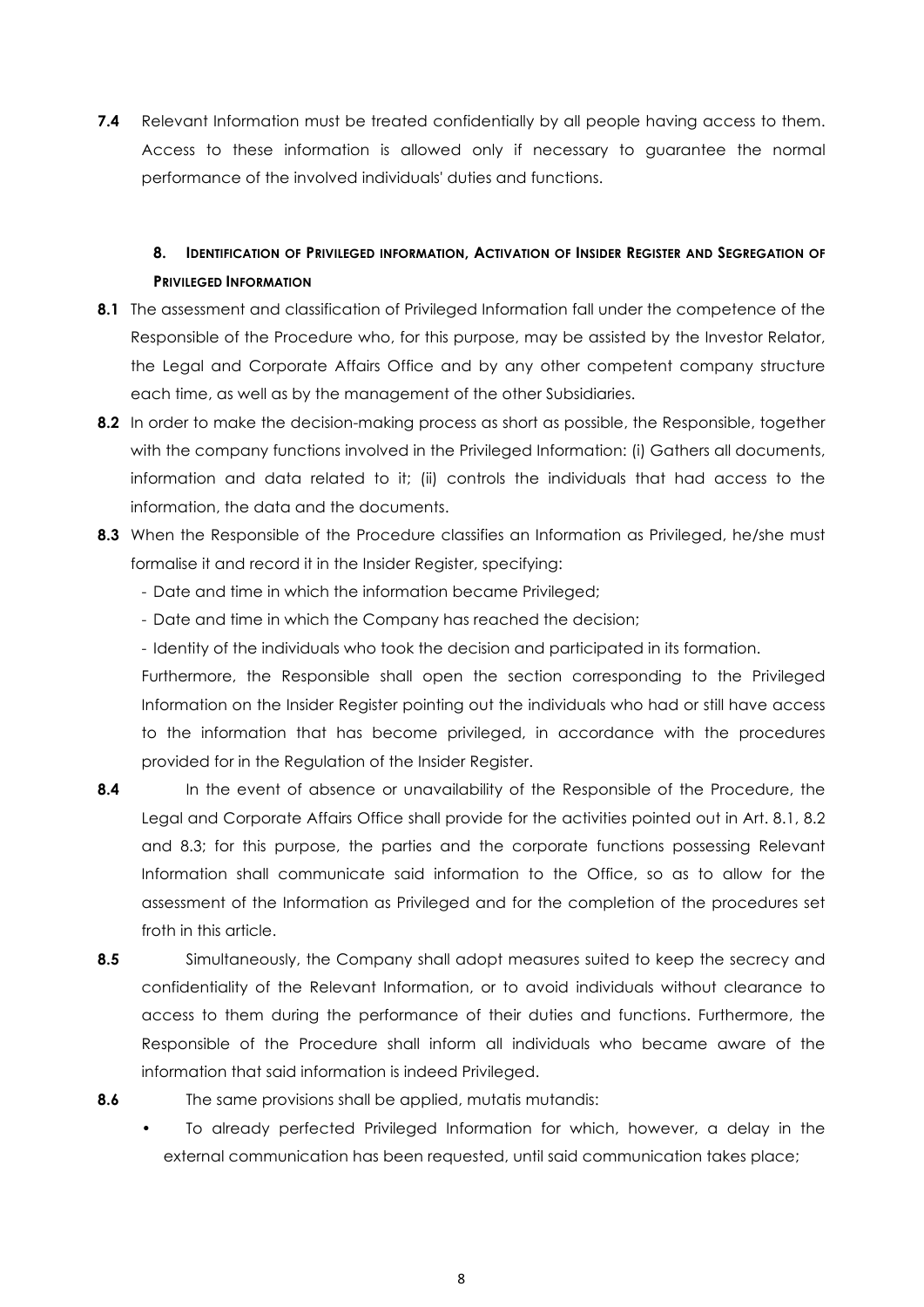- Also downstream of the communication to all the preparatory and preliminary material, without prejudice to any reclassification by the person primarily responsible for the information context containing the material.
- **8.7** The dissemination of Privileged Information, which shall take place exclusively towards individuals who actually need such informations, is responsibility of the Responsible of the Procedure who simultaneously guarantees the update of the Register of people who can access Privileged Information.
- 

**8.8** The reproduction of Relevant Information, for any purpose and in any form, must take place under the supervision of the authorised personnel.

# **9. DECISION TO DELAY THE PUBLICATION OF THE PRIVILEGED INFORMATION**

- **9.1** Once the information shall be classified as Privileged, the Responsible of the Procedure shall simultaneously decide whether to proceed with its publication or to delay it as the conditions laid down in the following Article exist. More specifically, the Responsible has the power to:
	- Delay the communication;
	- Identify the reasons for the delay;
	- Decide the moment in which to disseminate the Privileged Information.
- **9.2** In accordance with Art. 17 of MAR Regulation, the Company can delay, on it own responsibility, the communication of the Privileged Information if the following conditions exist:
	- (i) The immediate communication may prejudice the legitimate interests of the Company and its Subsidiaries;
	- (ii) The delay may not have the effect to mislead the public;
	- (iii) If the conditions in points (i) and (ii) exist, the Company can delay the publication only if guarantee its confidentiality.

These conditions apply also to those information related to lengthy procedures.

- **9.3** When assessing the existence of the aforementioned conditions, the Responsible of the Procedure takes into account the provisions established in ESMA Guidelines.
- **9.4** On the basis of ESMA Guidelines, it is fair to assume that, by way of non-limiting example, the **Legitimate Interests** are affected in the following cases:
	- Existence of negotiations that might be affected by an immediate communication to the public of Privileged Information (e.g. negotiations related to mergers, purchases, divisions and demergers, purchases or transfers of relevant activities or of business branches, reorganisations and restructuring);
	- Existence of decisions taken or agreements signed by a body needing the approval of another body;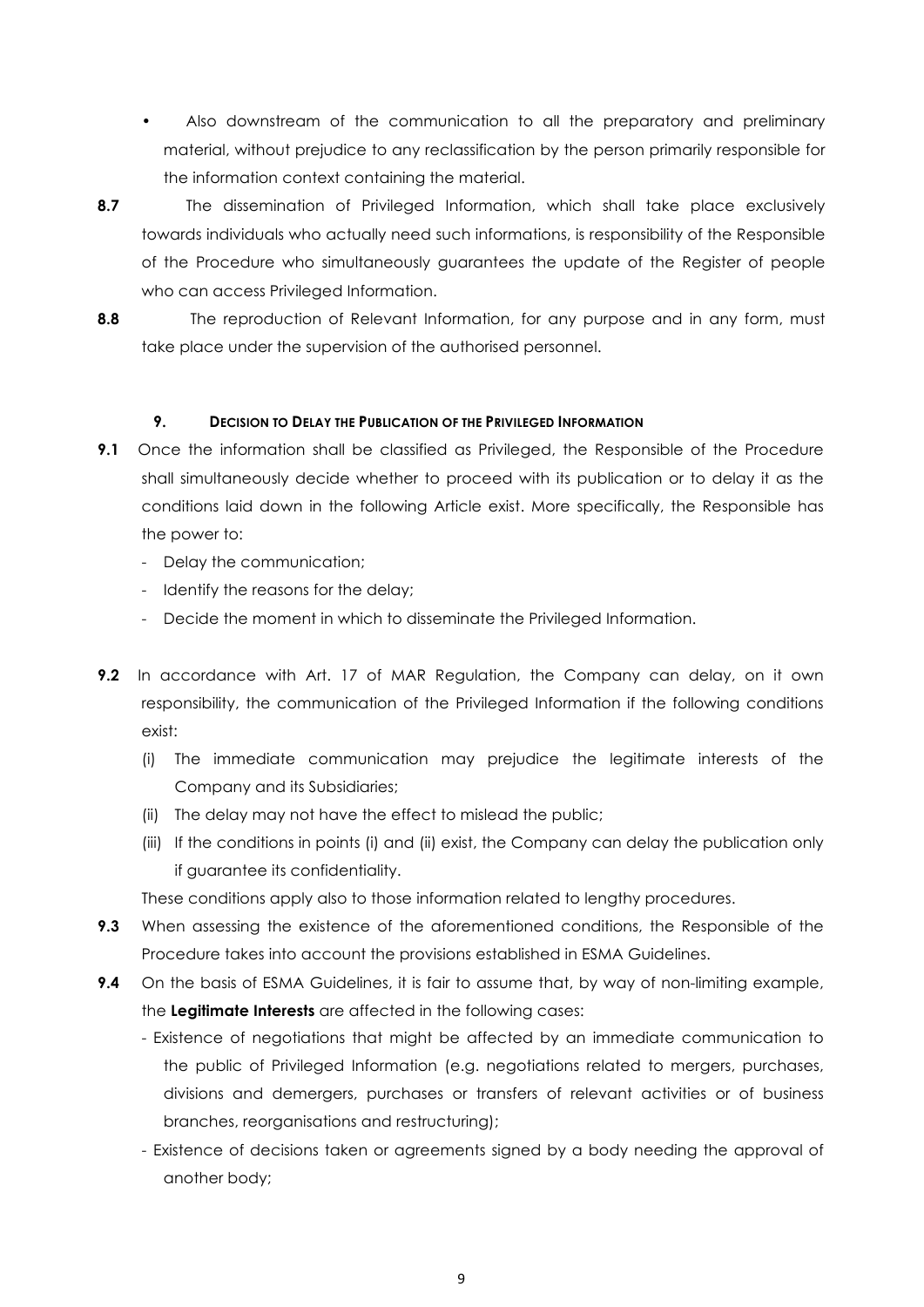- The development of new products or inventions whose immediate communication to the public could affect the intellectual property rights of the Company or of its Subsidiaries;
- The intention of the Company or its Subsidiaries to sell or purchase a significant holding in another broadcaster;
- The subordination of the authorization of an extraordinary operation to the fulfilment of specific conditions by an authority;
- The financial sustainability of the Company or its Subsidiaries is put in great and imminent jeopardy, not only with reference to the application of insolvency procedures, and the immediate communication to the public of relevant Privileged Information might affect the interests of current and/or potential stakeholders, thus jeopardising the financial recovery of the Company - it is understood that the case at hand does not refer to the possibility to delay the publication of a Privileged Information related to a temporary liquidity problem in order to protect the stability of the financial system pursuant to Art. 17 of the MAR.

Nevertheless, the existence of one or more of the aforementioned conditions does not constitute per se a sufficient justification to apply a Delay. For the purposes of the Delay, the Company bears the burden of providing an appropriate identification of the reasons underlying the decision for which a specific interest might be affected by the immediate communication of any relevant Privileged Information.

- **9.5** In accordance to ESMA Guidelines, a delay is understood as **misleading** for the public, by way of non-limiting example, in the events in which the Privileged Information object of the delay:
	- Is significantly different from a previous public announcement made by the Company regarding a matter to which the Privileged Information is related;
	- Involves the probable failure to reach the Company's or the Group's financial goals, in the event that said goals were previously communicated publicly.
	- Is in contrast with the market's expectations, in the event that said expectations are based on communications previously given by the Company (by way of non-limiting example: interviews, mobile promotion campaigns or other type of communication organised by the Company and/or by its Subsidiaries and/or by the Group).
- **9.6** In the presence of the aforementioned conditions, the Responsible of the Procedure or, in his/her absence, the individual delegated by him/her shall decide whether to delay the publication of the specific Privileged Information at hand and, in the event of a decision to delay said communication, shall draft, together with the company offices involved on each occasion, a report on such decision, specifying the reasons underlying the decision and inserting all information required by law. In any case, the report shall include the following minimum content:

− Date and time in which the information became Privileged;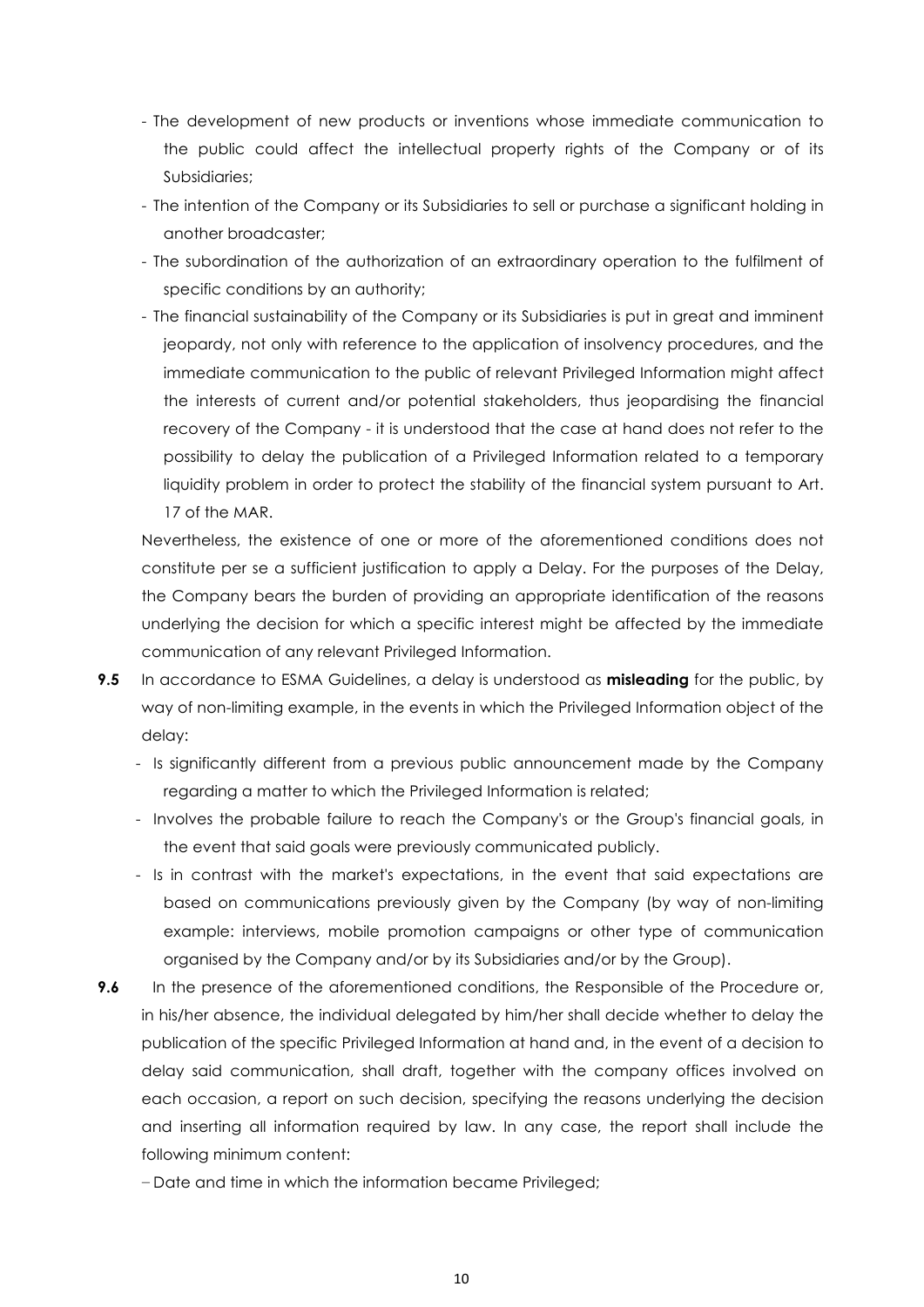− Date and time in which the Company has reached the decision to delay the publication;

− Reasons regarding the decision to delay the publication;

− Identity of the individuals who took the decision or participated in its formation.

The report shall be retained duly signed in the Company's records for the following five years.

- **9.7** In the event that the Responsible decides to delay the communication, the decision shall be communicated to the Responsible Parties already aware of the Privileged Information, who are obliged to observe the provisions of the Procedure and the Company as far as the Privileged Information's secrecy is concerned.
- **9.8** The Responsible of the Procedure or the subjects delegated by him shall monitor the fulfilment of the conditions set out in Art. 9.2. In the event that these conditions are no longer met, he/she shall publish the Privileged Information as soon as possible.
- **9.9** In the event that the Company or one of the Responsible Parties communicates, willingly or not, the Privileged information to a third party not bounded by any obligation of confidentiality, the Company shall give full and effective communication to the public of the same information as described in this Procedure.
- **9.10** In the event that the information loses its Privileged status, the Company shall not be obliged to publish it. This decision shall always be taken by the Responsible of the Procedure.

# **10. DISCLOSURE OF PRIVILEGED INFORMATION**

- **10.1** In the event that an information is classified as Privileged Information and no elements for delaying it are applicable, the Company shall communicate to the public, as soon as possible, the Privileged Information directly concerning the Company, guaranteeing that the communication takes place (i) in a manner allowing for quick, free and nondiscriminatory access throughout the EU, as well as for a complete, correct and prompt evaluation of the Privileged Information by the same Public and, in any case, (ii) pursuant to the provisions of the ITS 1055 and of Art.114, par. 4 of the TUF.
- **10.2** As far as the Privileged Information regarding Subsidiaries are concerned, the legal representatives of said Subsidiaries must give to the Company all information required to fulfil the communication obligations set forth by the law.

### **11. PRESS RELEASES**

**11.3.1** All Press Releases issued by the Company shall comply with the following procedure. The person responsible for the Procedure - supported also by other corporate functions, if necessary, shall assess every single Press Release, deciding whether it should be issued pursuant to Art. 17 of EU Regulation no. 596/2014 or to Art. 78-bis of the Regulation approved with Consob resolution no. 11971 ("**Price-sensitive Releases**").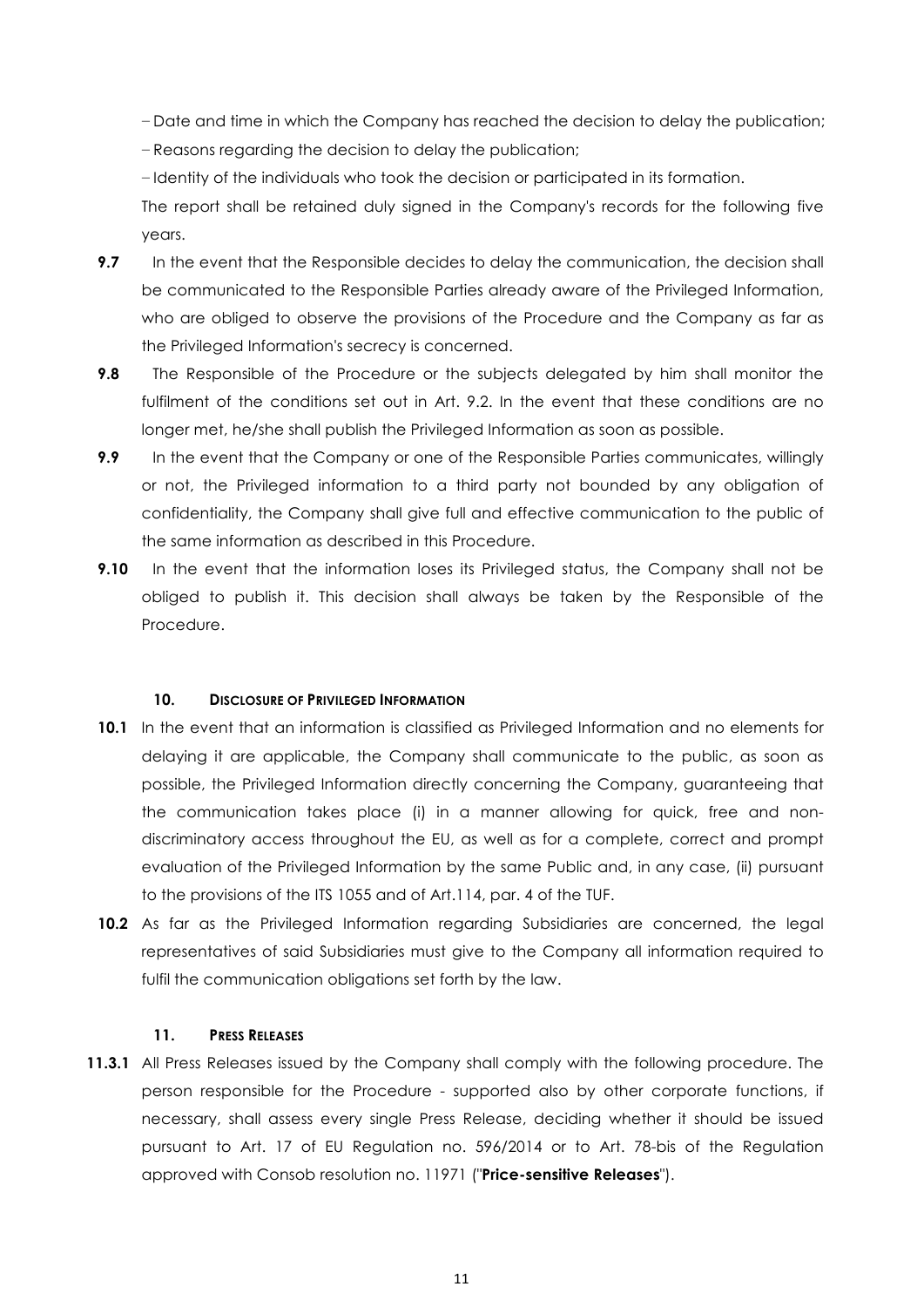- **11.4** The Investor Relator supported by the Public Relations Manager shall draft the **press release** making use of necessary cognitive elements provided by the responsible of the function in which the Privileged Information originated from and send it to the Responsible of the Procedure or, in the event of his/her absence, to the subject delegated by him/her, for its approval.
- **11.5** The press release shall be drafted according to the provisions of Borsa Italiana S.p.A. regulations on the minimum content and ways of representation of the information presented, as well as in accordance to the applicable regulations of the markets in which the financial instruments are listed. In any case, the press release must contain elements suitable to allow a complete and correct assessment of the effect that provided information may produce on the price of the financial instruments and shall not include any promotional element of the Company's or the Group's activities not inherent to the object of the press release nor shall it be drafted so that it combines positive and negative elements in order to mitigate the effect of the dissemination of the Privileged Information.
- **11.6** For the purposes of the communication of a Privileged Information, the Press Release shall include the following minimum content:
	- Nature of the information;
	- Data required to understand the content of the information, also from an economic point of view;
	- Object of the information.
- **11.7** The press releases must be drafted in accordance with the release models contained in section IA.2.6 of Borsa Regulations' Instructions in force at any given time. More specifically, the press release must include the following elements:
	- a. The identification code laid down in Art. 65-ter of the Issuer Regulation;
	- b. The title containing an objective and synthetic description of the facts; in the event of a press release referring to more than one relevant fact, the title must mention each and everyone of them;
	- c. The summary, indicating the key elements of the fact, displayed as a chart or a list, so as to provide non-misleading synthesis; the summary can be omitted in the event that the title of the release already contains a detailed description of the fact's key elements;
	- d. The text presenting in comprehensive detail the content of the piece of news in accordance with an index freely chosen by the Company, notwithstanding a logical coherence in the presentation; where necessary for the purpose of guaranteeing greater clarity, the text can be split into sections, each with its own title;
	- e. The Company contacts with the names of the individuals and/or structure to contact for further information, their telephone numbers and e-mail addresses, as well as any Company Website.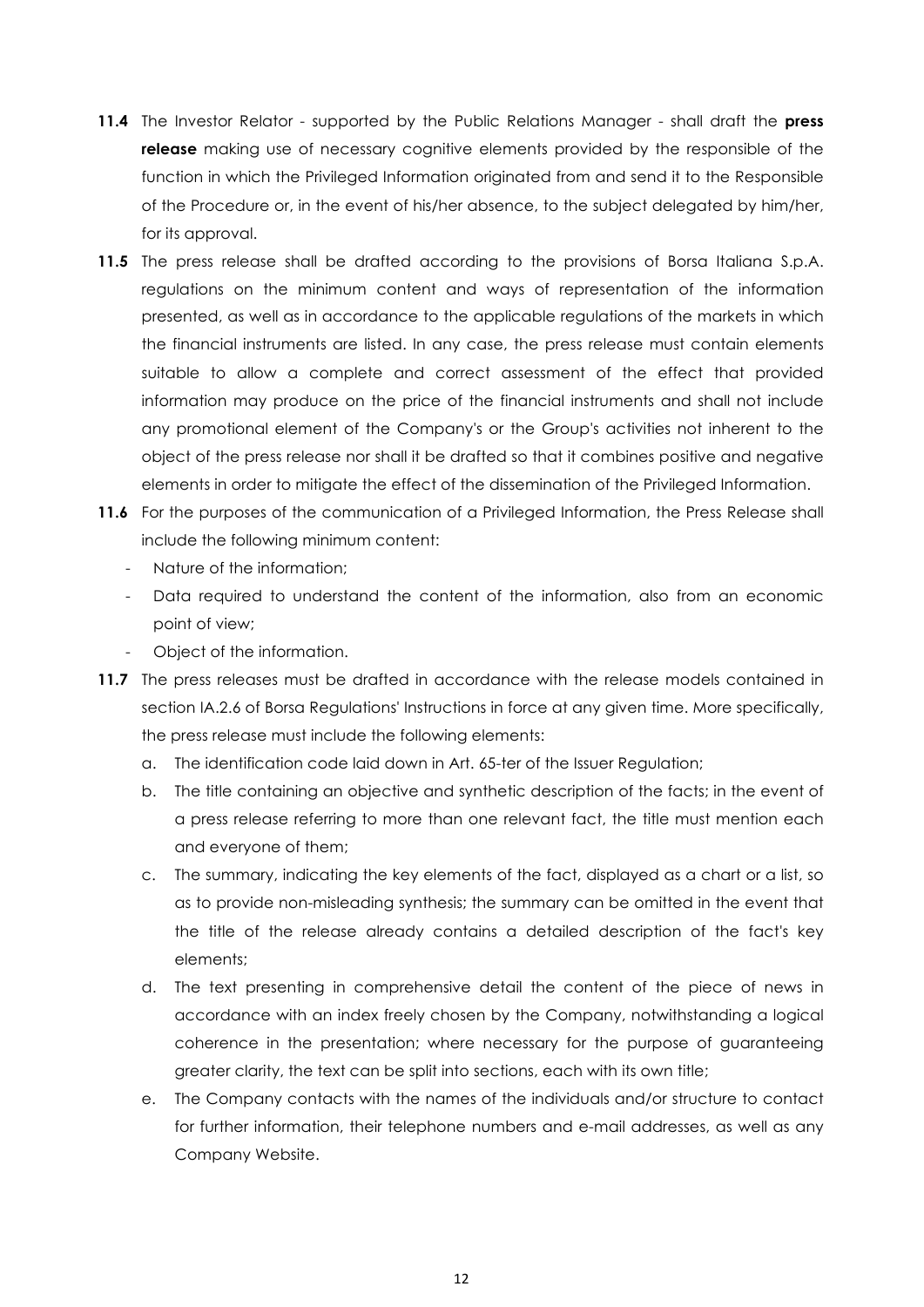- **11.8** For the purpose of ensuring the correct public disclosure, the person responsible for the Procedure - supported by the competent corporate functions, if necessary, specifically appointed by him/herself - shall also:
	- (i) Report institutional news with appropriate editorial criteria taking into account the function of the information characterizing the financial communication, thus avoiding to pursue objectives out of scope with those of the communication at hand;
	- (ii) Ensure, in the eventual translated version, that the content is consistent with the Italian version;
	- (iii) Quote the source of the information as far as data and news elaborated by third parties are concerned;
	- (iv) Point out if the documents published on the Websites represent the integral version or an excerpt or summary, mentioning in the latter case the ways to find the original documents;
	- (v) Disseminate as soon as possible a rectification with the corrections made in the case of relevant and significant errors in the information published on the Website;
	- (vi) Clearly point out the update date of the information, where relevant.

#### **12 PUBLICATION OF PRESS RELEASE**

**12.1** Each Press Release, reviewed by competent bodies and approved by the Chairman of the Board of Directors, shall be approved also by the person responsible for the Procedure before being published under his/her responsibility. Press Releases containing financial-economic data shall be approved, other than by the person responsible for the Procedure, also by the Executive Officer for Financial Reporting.

- 12.2 Price-sensitive Press Releases shall be sent by the Legal and Corporate Affairs Office or by the Public Relations Manager to the SDIR Network Information System, as well as, as good practice, to media held to be most appropriate for an extensive dissemination.
- **12.3.1** All Press Releases shall be published on the Company's website, also in English, along with any necessary document, in the various sections of the website, by the Public Relations Manager or by the Legal and Corporate Affairs Office.
- **12.3.2** The Investor Relator shall support the disclosure of press releases and, should he/she detect any irregularity in the disclosure Procedure or in the content of each release, he/she shall promptly inform the person responsible of the Procedure.
- **12.4** The Company shall store on its Website for at least five years all the Privileged Information that must be communicated to the public.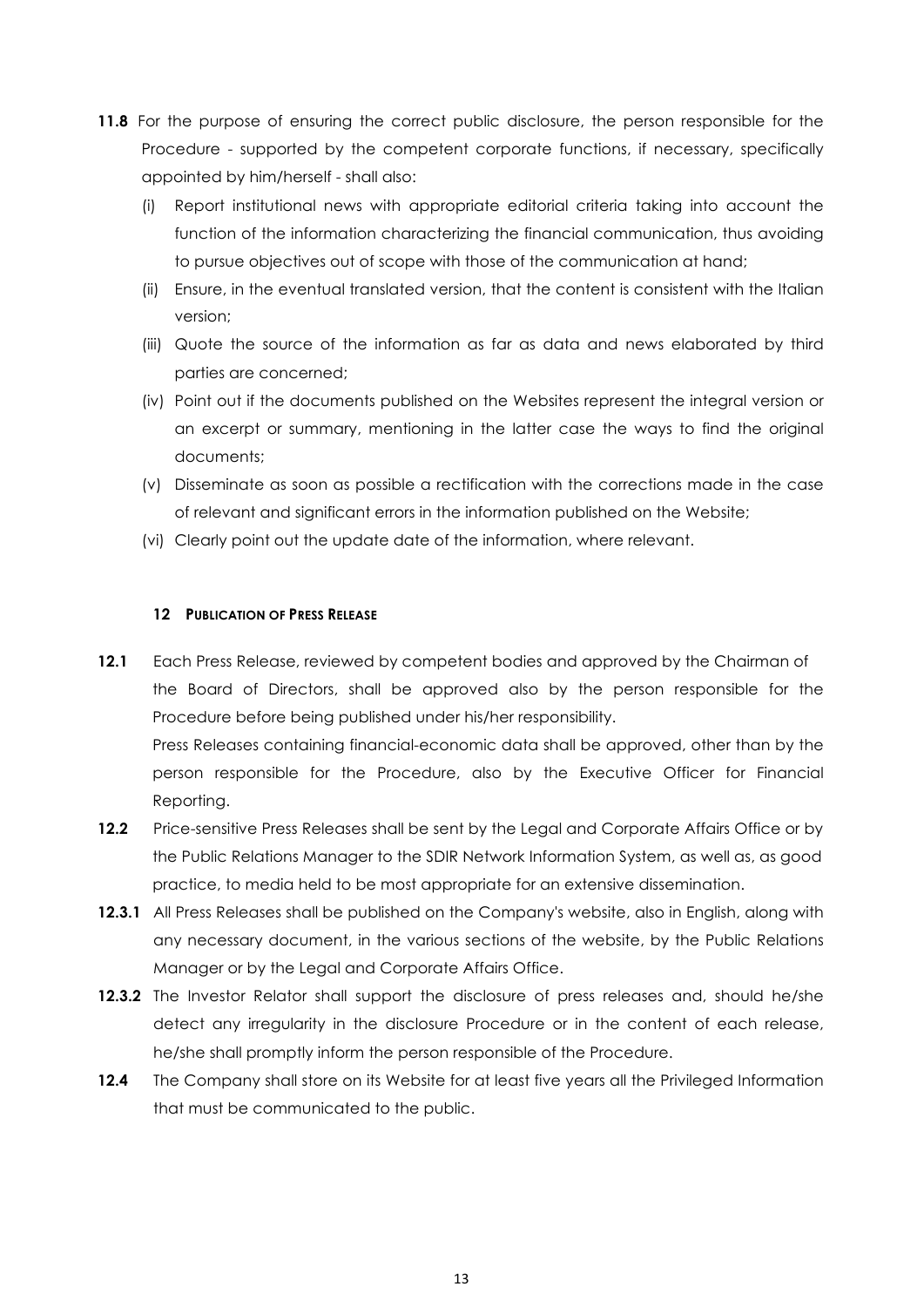### **13 NOTIFICATION TO CONSOB IN CASE OF DELAY IN THE PUBLICATION OF THE PRIVILEGED INFORMATION**

- **13.1** Directly after the publication of the delayed Privileged Information, the person responsible for the Procedure shall notify Consob about the fact that the recently-published Information was subject to a Delay, providing in the notification a written explanation of the ways in which the requirements for the Delay in the communication to the public were met, as well as the following elements:
	- Identity of the Company (full business name);
	- Identity of the notifier: name, surname, position within the issuer;
	- Contact details of the notifier (professional e-mail address and telephone number);
	- Identification of the delayed Privileged Information (title of the press release; reference number, if assigned by the system used to publish the Privileged Information; date and time of the communication of the Privileged Information to the public);
	- Date and time of the decision to delay the publication of the Privileged Information;
	- Identity of all the individuals responsible for the decision to the delay the publication.
- **13.2** Consob's notification shall be sent to consob@pec.consob.it, specifying as recipient "Market Division" and mentioning in the subject line "MAR Communication Delay", or in the ways described above. The aforementioned report must be stored by the Legal and Corporate Affairs Office for at least 5 years.
- 13.3 It is not necessary to notify Consob if, after the decision of delaying the publication, the information is not communicated to the public in the event that it loses its privileged status.

#### **14 INSIDER REGISTER OF PRIVILEGED INFORMATIONS AND OF PEOPLE WHO CAN ACCESS SAID INFORMATION**

- **14.1** When a Relevant Information is classified as Privileged, the Company shall formalise this decision and record it on a technical instrument, the Insider Register, which ensures accessibility, readability and storage of the information on a durable medium, with the following content:
	- Date and time in which the information became Privileged;
	- Date and time in which the Company has reached the decision;
	- Identity of the individuals who took the decision or participated in its formation.
- **14.2** The Insider Register consists of two separate sections:
	- Permanent: related to all those individuals that have permanent access to Privileged Information;
	- − Occasional: related to all those individuals that have occasional access to specific Privileged Information. Thus, this section consists of different sections, one for each Privileged Information.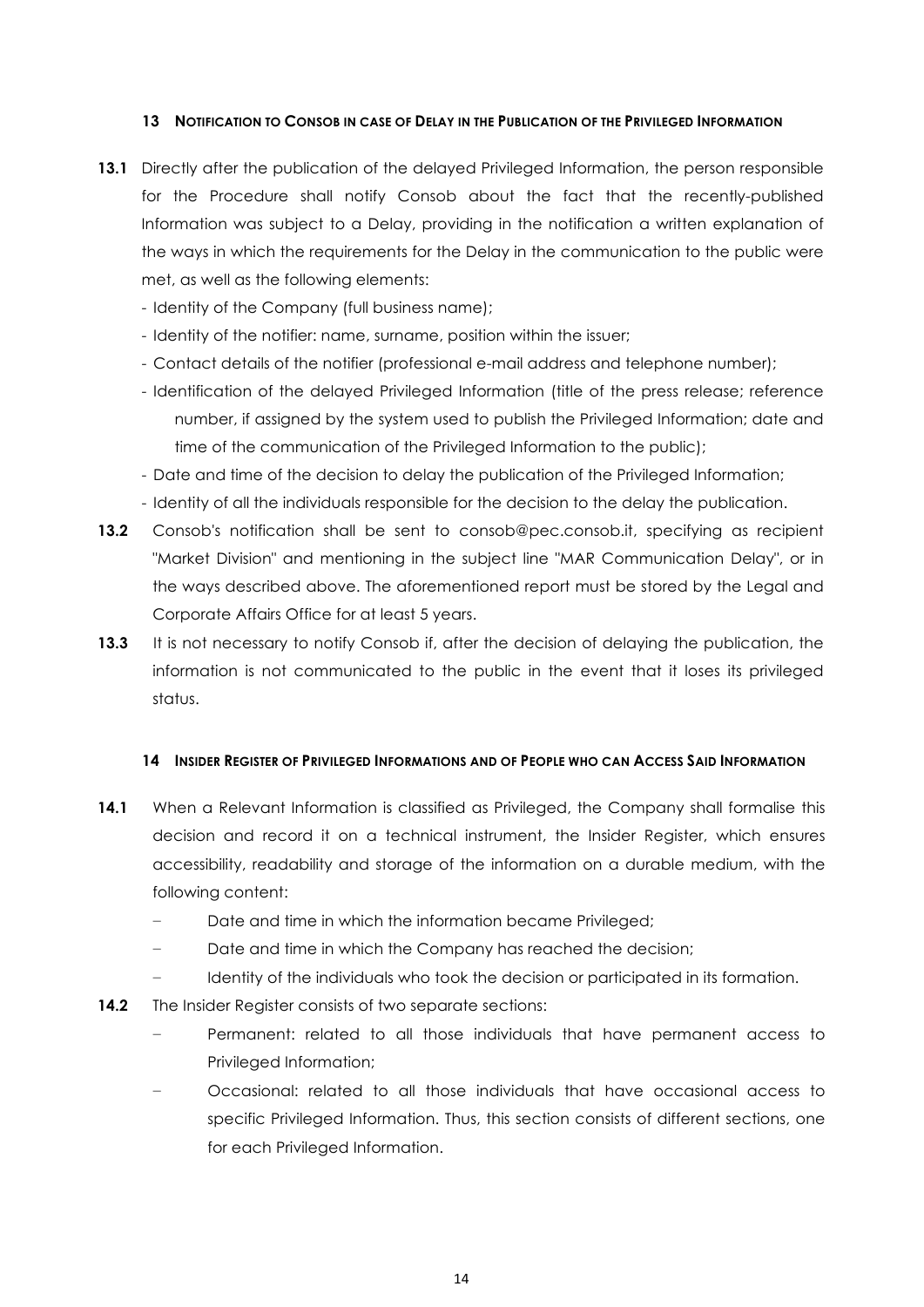- **14.3** As far as the provisions for setting up, updating and operating the Insider Register are concerned, please see the Regulation of the Insider Register attached as Annex 1 in this Procedure.
- **14.4** The Insider Register is kept and stored under the responsibility of the Responsible of the Procedure, who may rely on the Legal and Corporate Affairs Office for an effective record of all the people who can access the Register.
- **14.5** The Responsible of the Procedure has the power to rely on a third party to keep the Insider Register, as long as access, management, consultation, extraction and print are easily ensured.

#### **15 OBLIGATIONS OF RESPONSIBLE PARTIES**

- **15.1** Responsible Parties must:
	- a) Maintain secrecy about the documents and Relevant and Privileged Informations, as well as use them exclusively in the performance of their functions and in accordance with the applicable law;
	- b) Communicate said information to other recipients only in the normal exercise of their employment, profession or function, and in any case only when strictly necessary;
	- c) Treat said information only in the context of authorised channels, adopting all necessary precautions in order to prevent their circulation within the Company from affecting their reserved or privileged status.
- **15.2** The Responsible Parties are personally responsible to store the documents related to the Relevant or Privileged Information to which they have access to and of which they protect the confidentiality.

# **15.3** The Responsible Parties who can access Privileged Information shall be prohibited from:

- i) Abusing Relevant or Privileged Information. Abuse is any operation, on behalf of third parties, directly or indirectly , on the financial instruments related to said information. Furthermore, abuse is also the use of Privileged or Relevant Information to cancel or change an order related to a financial instrument to which the information referred to when the same order was issued before the person concerned gained access to the aforementioned information;
- ii) Suggesting to or prompting others to abuse Privileged Information. A suggestion arises when the Responsible Party, on the basis of said information: (a) Suggests to another individual to purchase or transfer financial instruments related to the information or prompts the same individual to purchase or transfer it; (b) suggests to another individual to cancel or change an order regarding a financial instrument related to the information or prompts the same individual to cancel or change it, when the individual receiving the suggestion or prompt knows or should know that they are based on Privileged Information;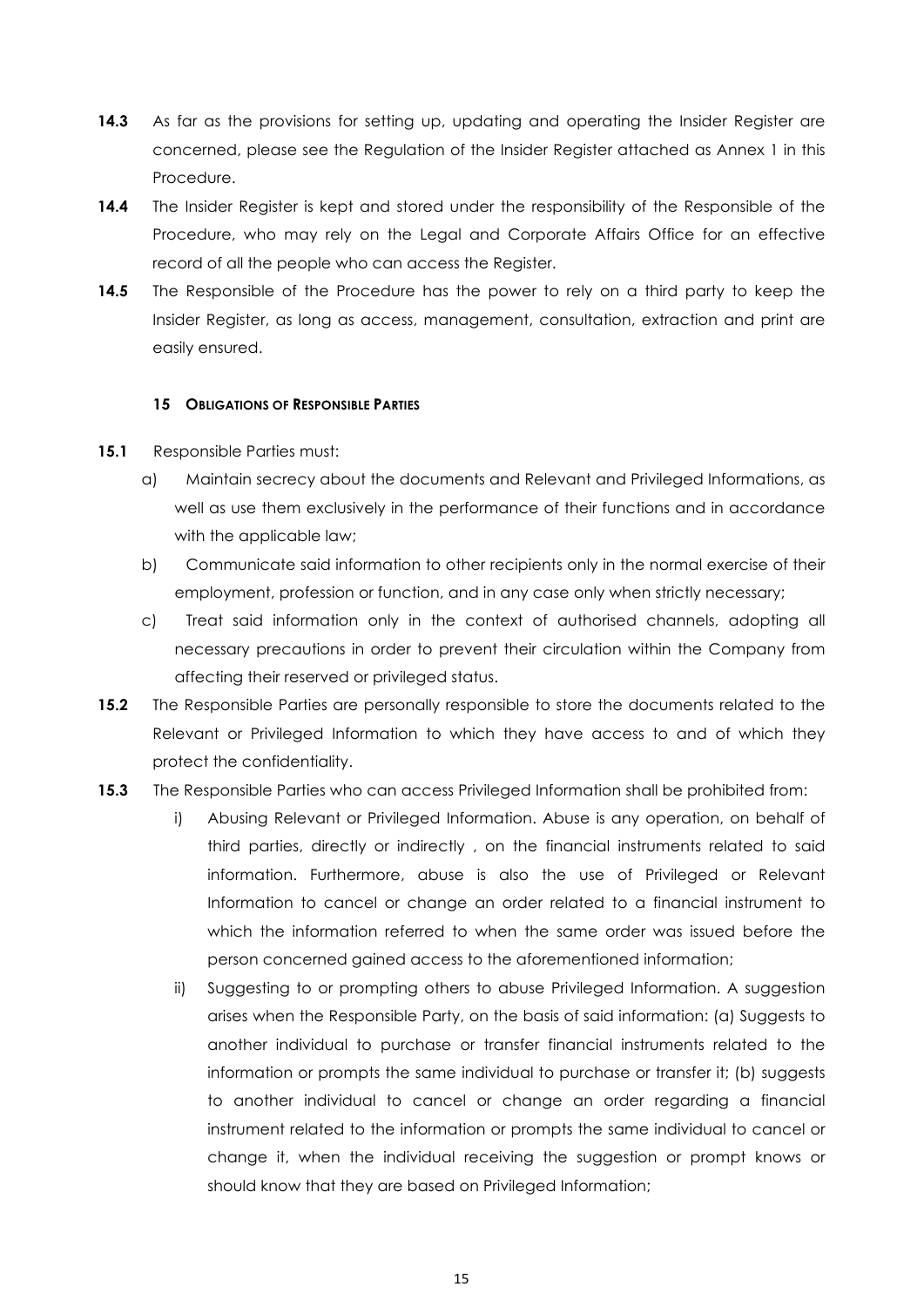- iii) Communicating unlawfully Privileged Information. Any communication that does not take place during the normal exercise of the employment, profession or function shall be considered unlawful provided that the Responsible Party knows about the Privileged or Relevant status of the information.
- **15.4** Every relation that the Responsible Party entertains with the press and other media with the purpose of disseminating Relevant Information, shall occur only through the Investor Relator, with special authorisation from the Responsible.
- **15.5** For the purpose of this Procedure, the Responsible Party is always obliged to refer to the Responsible of the Procedure any information that, in its reasonable opinion and on the basis of a preliminary and assumed evaluation, might be classified as Relevant or Privileged.

#### **16 MEASURES IN THE EVENT OF INFRINGEMENT AND SANCTIONS**

- 16.1 The Recipients of this Procedure and the entities involved for whatever reason in its implementation and in the activities related to it shall respect the legislations and regulations in force at any given time and/or the obligations set forth in the Procedure, as well as the principles and rules of conduct set out in the "Organisational, Management and Control Model" adopted by the Company pursuant to Italian Legislative Decree 231/2001 (hereinafter referred to as the "**Decree 231**")-
- **16.2** The violation of the aforementioned legislations and regulations and/or of the obligations imposed in this Procedure shall result in the application of the following sanctions and of the sanctions envisaged by these regulations.
- **16.3** The abuse of Privileged Information, the unlawful communication of Privileged Information and the manipulation of the market in breach of the Italian and European applicable legislations and regulations in force at any given time shall result in: The configuration of an offence, against the natural persons who committed it, punishable with penal and/or administrative sanctions pursuant to applicable TUF rules and in accordance with the MAR, the MAD and any further European regulation in force; The administrative responsibility of the Company and/or of its Subsidiaries in accordance with the TUF and the Decree 231 where applicable as well as pursuant to the MAR and any European regulation in force.
- **16.4** The violation of the rules of this Procedure involves the application of disciplinary sanctions and the adoption of measures provided for in the contractual employment provision (in the case of managers or employees) against the responsible and on behalf of the Society and/or its Subsidiaries, each within the scope of its jurisdiction, and more specifically: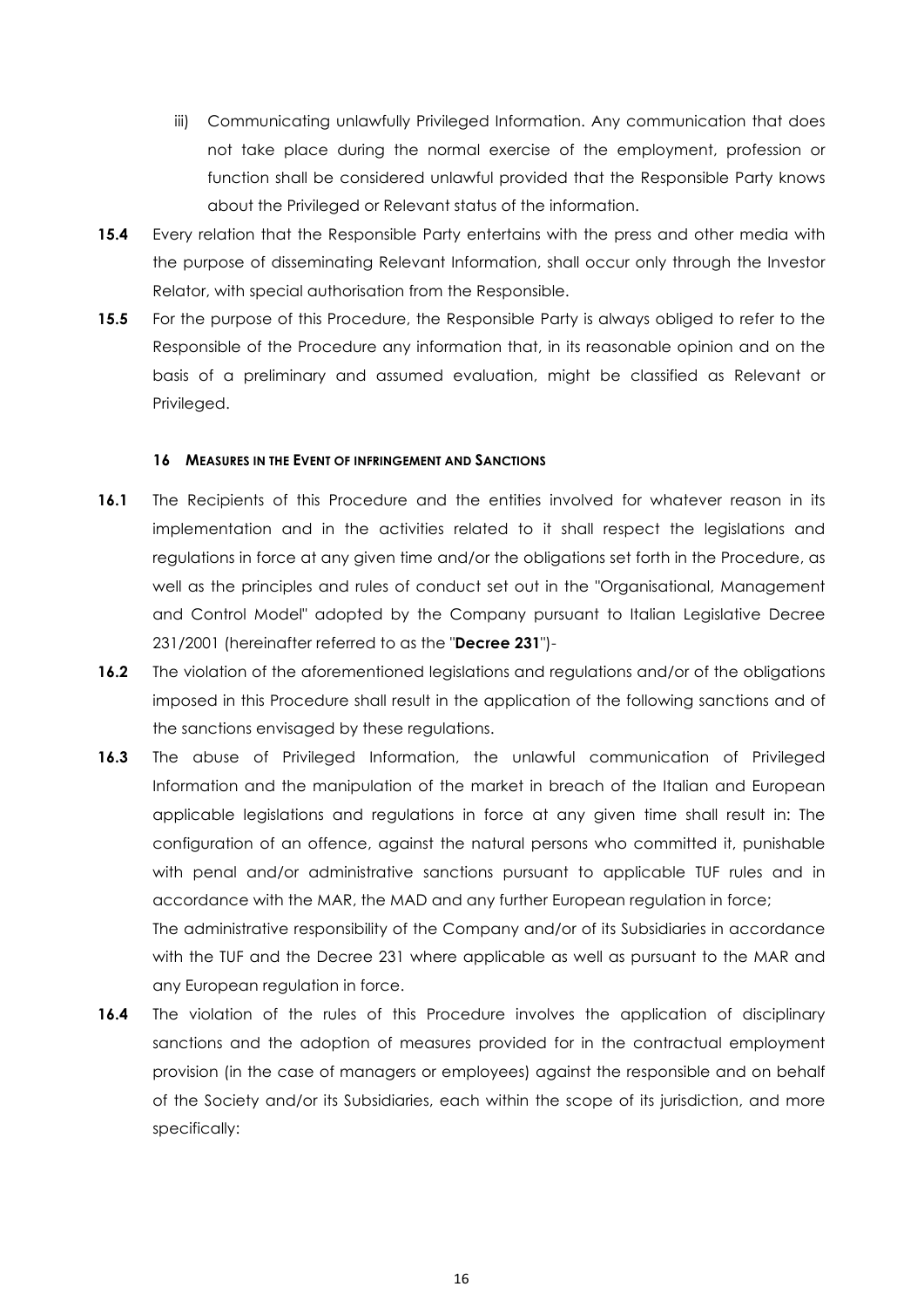- a) For employees and managers, the disciplinary sanctions provided for in the applicable law and in the applicable collective bargaining and/or in the Company's internal regulation shall be applied;
- b) For collaborators and/or external consultants, the necessary initiatives aimed at the termination of the professional relationship on the grounds of non-compliance with obligations shall be applied;
- c) For directors and auditors, the Board of Directors of the Company shall have the right to propose the termination of the mandate for just cause.
- **16.5** In the event that, upon violation of the provisions concerning company disclosure due to the non-compliance with the regulations set forth in this Procedure, the Company should incur in administrative pecuniary sanctions, the Company shall take all necessary steps against the individuals responsible for said violations in order to be reimbursed for the costs related to the payment of said sanctions.
- **16.6** The violation of the provisions of this Procedure, including where this does not involve conduct directly sanctioned by judicial authorities or by other competent authorities, can nevertheless constitute a major damage for the Company, also in terms of public image, with important consequences on the economic and financial side. Hence, the individual who perpetrated the violation shall be entirely liable to the Company for the damage of any kind sustained by the Company due to the infringement committed.
- **16.7** As far as non-employee staff is concerned, the Company and/or its Subsidiaries reserve the right to terminate, also without notice, the professional relationship and, if thus decided by the person responsible for the Procedure, to communicate to the market the violation committed by them.
- **16.8** The competent body responsible to take appropriate measures in the event of infringements of the Regulation shall be the person responsible for the Procedure of the Company or, if unable to preside, the individual delegated by him/her. In the event that the violation is perpetrated by the person responsible for the Procedure, the competent body responsible to take appropriate measures shall be the Board of Directors of the Company and the person responsible for the Procedure shall not be able to partake in the resolution regarding the sanctions. If the majority of the members of the BoD of the Company took part in the violation, the competent body responsible to take appropriate measures shall be the Board of Statutory Auditors of the Company.

#### **17 STORAGE**

**17.1** The documents produced within the activities regulated by this Procedure, including any communication by e-mail, shall be stored by the Investor Relations office of the Company for at least 5 years in accordance with the Regulation of the Insider Register attached as Annex 1 to this Procedure.